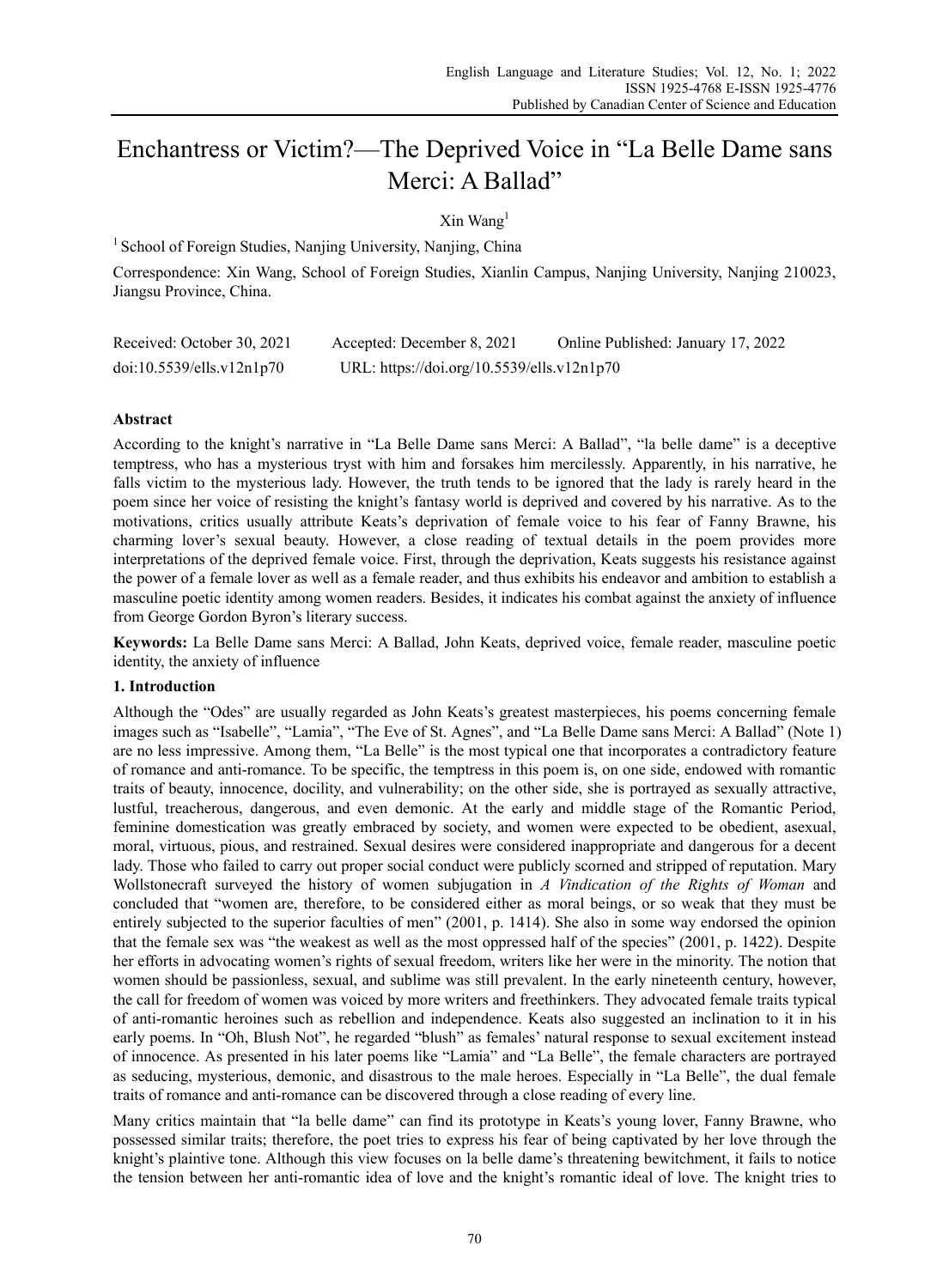build his idealized realm of romantic love with her through his narrative voice, while she struggles to resist his yoke and imprisonment with a voice largely deprived. This essay will discuss the duality of the lady's traits and her destruction of the knight's conception of romance. Accordingly, further analysis will focus on how her voice is deprived in the love combat and Keats's motivations behind it.

### **2. The Knight's Narrative Voice: An Enchantress**

## *2.1 Romantic Traits of "La Belle Dame"*

"La Belle" takes its title from a medieval poem, meaning "a lovely lady without mercy". The title itself indicates la belle dame's mysterious and complex quality—cruel beauty, which is manifested repeatedly in the knight's narrative. The poem commences with an unidentified speaker questioning, "O What can ail thee, knight-at-arms (Note 2)/Alone and palely loitering" (Keats, 2001, lines 1−2). The contrast between the chivalric masculine trait of "at arms" and the unusually desolate mental state creates a suspense. The speaker continues to describe the knight's vulnerability: "And on thy cheeks a fading rose / Fast withereth too" (lines 11−12). The metaphor of the fading rose signals death on the knight's countenance, which emphasizes his death-like state of exhaustion. Next the knight, both as the "narrating I" and the "experiencing I", starts to explain how he has been driven to such a disheartening condition. According to his recollection, the experiencing "I" encountered a bewitching lady and was immediately struck by her prettiness like "a fairy's child" (line 14) with "long" (line 15) hair and "light" (ibid) foot—the embellished and sentimental description manifests "my" first impression of the lady as a delicate, nymph-like and obedient figure.

### *2.2 Anti-Romantic Traits of "La Belle Dame"*

La belle dame, nevertheless, was not as gentle and docile as "I" had expected, which could be noticed in her expression and manners. In contrast to a "fairy's child", her "wild" (line 16) eyes seemed to convey anti-romantic sexual desire.

The seductive attempt is further exhibited in her following disobedient behavior. First, she fed "me" with "roots of relish sweet" (line 25) "honey wild" (line 26), and "manna dew" (ibid). Honey in Keats's poems is often a figurative reference to sexual longing, as suggested in the honey-feel ecstasy in "Endymion" and the provocative sensuality of "honeyed" night in "The Eve of St. Agnes". "Manna" is also a figurative word taken from the Bible, referring to the food that God provides for Israeli people to help them survive desert life. The heavenly word endows the lady with somewhat supernatural power, which strengthens her mysterious and complex features. After feeding food, as the "experiencing I" narrates, "She took me to her elfin grot" (line 29), "lulled me asleep" (line 33), and there "I" had the nightmare. It can be seen that in the knight's viewpoint, "la belle dame" actively directed him to her sealed, most private place and intentionally enticed him to sleep in such a way as he was hypnotized by her motherly "touch and look together with sounds of cooing and lullabies" (Williams, 1966, p. 71). Then in the nightmare, "I" was horrified by the male chorus of pale kings, princes, and warriors, whom all accused "la belle" of being merciless, enthralling, and even demonic. "Pale" is used three times in the two lines to emphasize the male chorus's terror and the lady's devouring power. Eventually, "I" woke up only to find "me" "alone and palely loitering" (line 45) in bleak surroundings, which echoes the desolate mental state at the beginning of the poem. All in all, from the knight's narration, he was victimized by a female seductress of dual traits, who was supposed to be severely condemned by the stereotyped notion of the Romantic Period.

## **3. The Deprived Voice of "La Belle Dame"**

Is "la belle dame" really an enchantress as the knight perceives? It cannot be ignored that the male narrative perspective of the poem makes his narration less reliable since her voice is mainly deprived and true feelings are concealed. Despite the lack of her utterance on the narrative level, the suggestiveness of abundant details contributes to exclaiming her voice and Keats's hidden intention.

## *3.1 How Is She Silenced?*

How is la belle dame hushed? From the moment of the knight's encounter with her, he strives to claim and possess her as his own. At first sight, what attracts his attention is her scattered image—hair, foot, and eyes, and this demonstrates his inclination to deny her complete individuality and existence as a human being. From a feminist viewpoint, he merely regards her as a desirable and obtainable object or possession. The lady's subordination and inferiority as the "other" highlight the knight's status as a male subject, which implies the inevitability of her silence. His following behavior further exemplifies superiority, "I made a garland for her head/And bracelets too, and fragrant zone" (lines 17−18). It proves that he intends to occupy her as his object of pleasure through embellishment. The "garland" "bracelets" and "fragrant zone" are not only accessories but also symbols of male captivation and imprisonment. With the decorations the knight endeavors to "dominate her by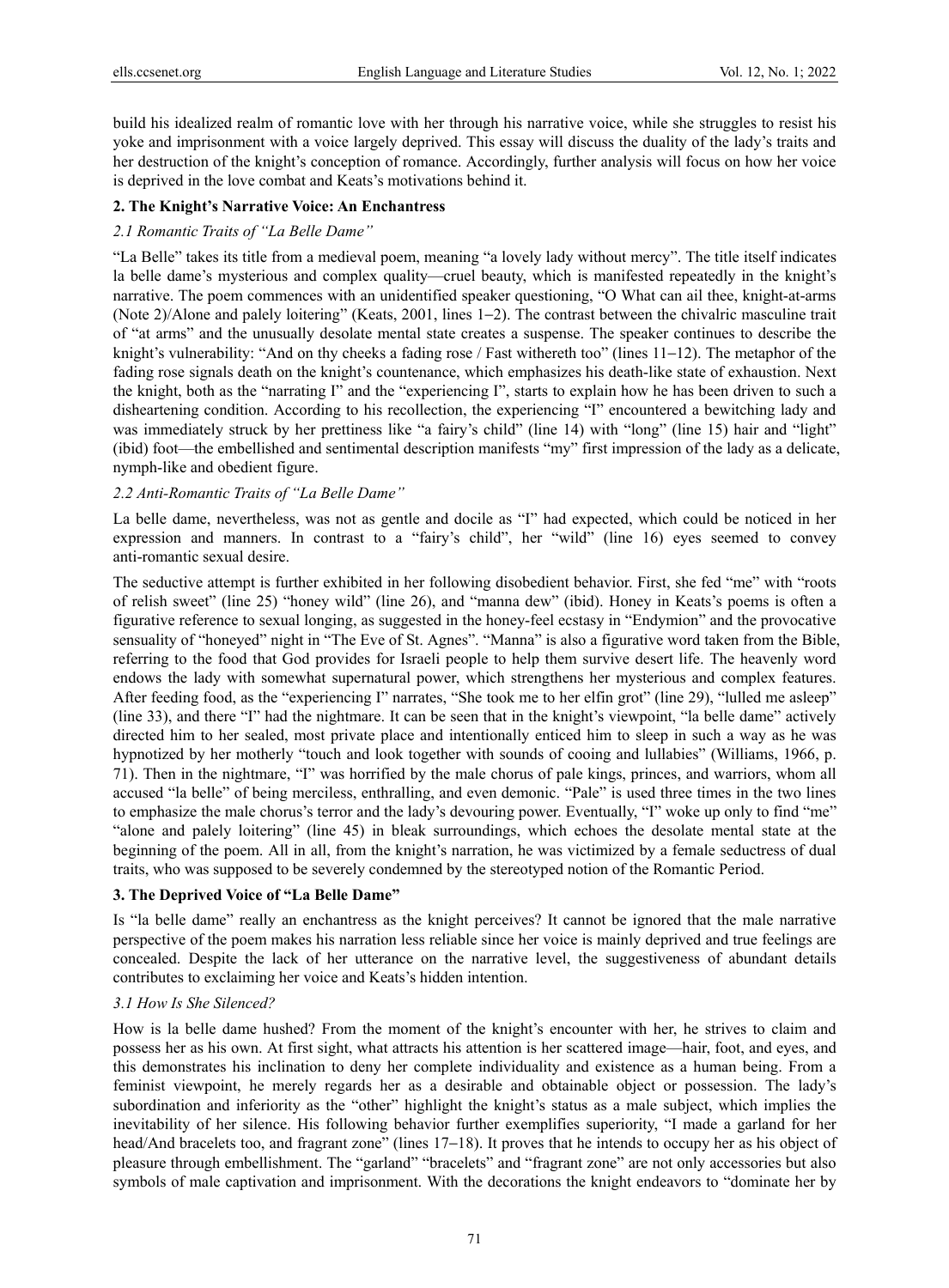domesticating her wilderness and bringing her within his world of romance" (Schulkins, 2014, p. 118). In the next line "she look'd at me as she did love" (line 19, Note 3). The uncertainty and ambiguity confirm that he is constructing his imaginary world of romance and trying to incorporate the lady into his imagination. His attempt, however, is not accomplished, for he is greeted by her mysterious response of "sweet moan" (line 20). On the surface, the oxymoron of the two words expresses simultaneously her fixed feelings of contentment and anguish. On second thought, "sweet" and "moan" might come from different focalizations—"sweet" describes the knight's joyful announcement of victory in the construction of his imaginary and idealized romantic realm where he can claim her as his puppet to satisfy sexual desire, while "moan" expresses the lady's voiceless rebellion against domestication and imprisonment.

The knight's following action of putting her on his "pacing steed" (line 21) is also a sign of his masculine chivalric identity. Although in "I love thee true" (line 27) la belle dame's voice is for the first time heard, it is said "in langue strange" (line 26), which implies their unsuccessful interaction. That is to say, her telling of love is a dysfunctional "problematic speech act" (Bennett, 1990, p. 74). Since the meaning of her utterance is unidentified, whatever she says weighs nothing to the knight; instead, it is sacrificed to satisfy his subjectivity of the romantic realm, as Schulkins states, "she … lacks the weapons of language to resist the knight" (2014, p. 123). Yoked in his romantic tale of love, she is dragged into unexplained grief and agony: "And there she wept, and sigh'd full sore" (line 30). As discussed earlier, if in the knight's point of view la belle dame is supposed to be seductive and devouring, then what does she weep for? This essay argues that the tears might be understood as her silent resistance against his control. She therefore turns from a deceptive temptress to a trapped victim. The tension between their relationship reaches its climax in the knight's nightmare where la belle dame is severely accused by the male chorus of royalties as merciless and enthralling, "They cried—La Belle Dame sans Merci/Hath thee in thrall" (lines 37−38). The overemphasized sense of the male royalties' horror is convincing until their "starv'd lips" (line 39) reveal disclosed hunger and greed for sexual experience, hence "pale" (line 35 & 36) turns to an indication of their jealousy at unattainable love. Therefore, their condemnation of la belle dame's enthrallment and their warning the knight of his love's wickedness denote male hypocrisy and artificiality—uncontrollable lust on one side; denial of female sexual nature on the other. In this sense, la belle dame's ruthless image is constructed through the patriarchal order, while her true voice is deprived. Another detail worth noting is that the knight claims his nightmare as "the latest dream I ever dream'd" (line 34). It provokes further questions: what are other dreams? Is she merely a phantom created by his desire in self-constructed series of dreams? Is the whole story his imaginary experience? The mysteries remain unsolved in the ambiguities of the ending where the knight is abandoned, "And this is why I sojourn here / Alone and palely loitering" (lines 45−46). "Sojourn" and "loitering" confirm the notion that he is still indulged in self-justifying and self-pitying fantasies and unable to distinguish dream from soberness, as commented by Wolfson, "the ballad shimmers as a dialogue of the mind with itself" (2015, p. 85).

#### *3.2 Why Is She Silenced?*

More than one interpretation can account for Keats's deprivation of la belle dame's voice by giving authority over language to the knight. Scholars have suggested possible sources of the complex traits of la belle dame. Her encounter with the knight is believed to encapsulate Keats's romantic relationship with Fanny Brawne, the woman to whom he was deeply attached while the poem was composed in March 1819. Brought up in a decent family where her father's ancestors had been knights and lawyers, Miss Brawne knew how to carry off the social manners of a young lady (Ward, 1986, p. 240). Her romantic traits attracted Keats deeply, as he exclaimed, "I cannot conceive any beginning of such love as I have for you but beauty" ("To Fanny Brawne, 8 July 1819", p. 313). He also compared his desire for love to "honey" in the letter written on 8 July 1819, "I kiss'd your writing over in the hope you had indulg'd me by leaving a trace of honey" (ibid). Despite love's sweet taste, Keats's pain of being torn by uncontrollable passion and doubt about Fanny's love overwhelmed temporary pleasure. In one of his affectionate letters to her, Keats confessed his inner struggle between the joy of love and fear of its yoke, "Ask yourself my love whether you are not very cruel to have so entrammelled me, so destroyed my freedom" ("To Fanny Brawne, 1 July 1819", 2002, p. 309). Fanny resembles his "la belle dame sans merci", who has entrapped and imprisoned him. Keats's poetic reflection of his fixed feelings is manifested through the ambiguity and perplexity of language concerning love and death in "La Belle", of which one typical example is the metaphorical "fading rose". As Thomson argues, "Keats's complete infatuation with her inspired the great, bittersweet poems of 1819, in which eros and thanatos are never far apart" (2017, p. 44). In this sense, beyond the knight's narration, the poet's denunciation of female bewitchment and appealing to extrication from female sexual yoke can be perceived.

Another explanation of the knight's accusation of la belle dame concerning the poet's brother Tom Keats has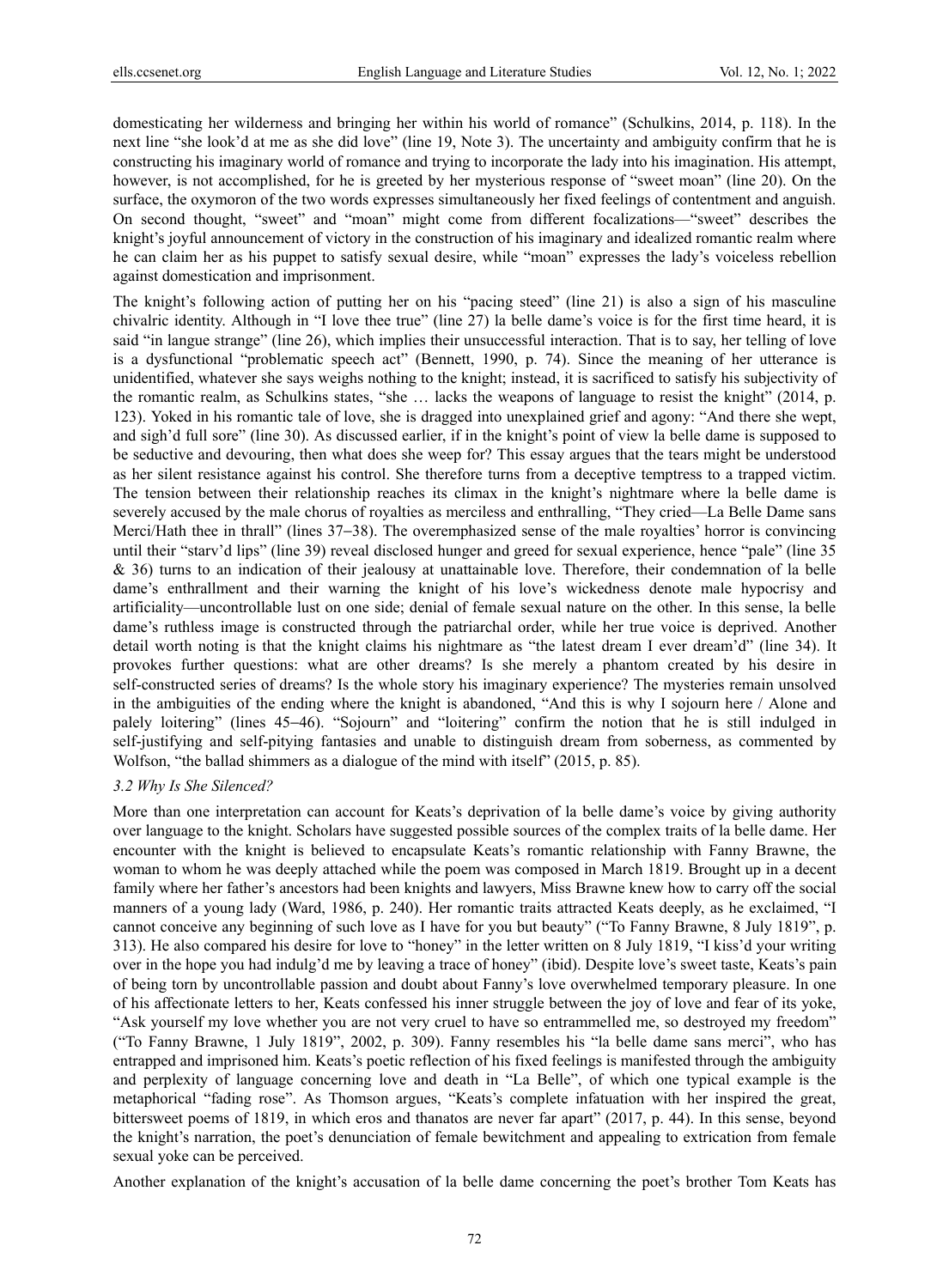been proposed though not especially convincingly. It has been widely discussed that the knight's "anguish moist" (line 10) and "fever dew" (ibid) signify Tom's death of tuberculosis. On April 15, Keats went to the Bentley's to collect some of Tom's papers and accidentally found a pile of love letters, which were in "such a mixture of high-flown sentiment and downright vulgarity" (Ward, 1986, p. 272). Those letters turned out to be a hoax played by Tom's friend, Charles Jeremiah Wells, who disguised himself as a young lady Amena Bellefila and successfully enchanted Tom. The false image of Amena worsened Tom's illness and misery. Keats was raged at the thought that Well's hoax had killed his brother; thus, the vicious deception and the false image of Amena may contribute to his ruthless portrayal of la belle dame. Since Keats is worried at being imprisoned by Fanny's love and annoyed at female bewitchment like Tom's faked lover Amena, it makes sense he attempts to overcome the fears through the knight's deprivation of la belle dame's voice. In other words, Keats intends to imprison the feminine in the "marble of his art'" (Gilbert & Gubar, 1979, p. 460). Further evidence can be found in his letter to Fanny on 25 July 1819, which says, "I can believe there ever was or ever could be any thing to admire in me especially as far as sight goes—I cannot be admired, I am not a thing to be admired. You (Fanny) are, I love you" (Keats, 2002, p. 318). "I am not a thing to be admired" apparently exemplifies that Keats believes admiration would turn him into a "thing" and thus rejects to be objectified; instead, he would rather make Fanny an objectified "thing", as shown in the determinate tone of "You are". At the end of the letter, he reiterates, "I will imagine you Venus tonight and pray, pray, pray to your star like a Hethen. Your's ever, fair Star…" (ibid). We can see he imagines Fanny as his eternal thing like a star or planet so that she can be observed. As Homans points out, "Keats constitutes himself as a male subject—as the I who admires—by limiting Fanny to being the object of his vision, by appropriating all the speaking parts, even hers, and leaving her nothing to say" (1990, p. 351). Alike in the poem, la belle dame is portrayed as an object of the knight and therefore her real feelings are concealed.

Actually, Keats felt threatened not only by Fanny's female sexual power but also by her reading intelligence and insight, which intensifies his desire to forge masculine artistic identity by repressing female dominance in his poem. Fanny was not only a "fickle temptress" or muse to Keats but also a cultivated women reader. He directed her reading, guided her to dislike Byron, and wrote letters to her mentioning various books including a Spencer with the most beautiful passages marked (Homans, 1990, p. 349). He told her what to say in the love letters, "Write me ever so few lines and tell me you will never forever be less kissed to me than yesterday" ("To Fanny Brawne, 11 October 1819", 2002, p. 389). In another letter written in 1820, he offered advice for correcting her writing, "For some reason or other your last night's note was not so treasurable as former ones. I would fain that you call me Love still" (2002, p. 421). It can be inferred that Keats tried to "appropriate her voice" (Homans, 1990, p. 351) in defense of his poetic masculine identity, for he felt threatened by her power of creativity as a woman reader. As revealed in the letter to Charles Brown in August 1820, Keats's first three books suffered from unexpected failure, "the sale of my book is very slow, though it has been very highly rated" (Keats, 2002, p. 465). He owes the unpopularity to "the offence the ladies take at me" (ibid). Therefore, his apprehension of women readers' power to determine his success in the marketplace motivates him to strive for Fanny's faithfulness as a reader and prototype of a general female readership. He even equates poetic capability with female sexual power, and thus the deprivation of la belle dame's voice demonstrates the poet's effort to confirm the stability of his masculine identity. As White concludes, "throughout his adult life Keats was concerned to prove his 'masculinity' … while simultaneously reaching out to female company and women readers" (2010, p. 154).

Meanwhile, Keats was suffering the anxiety of influence from Byron's literary and masculine success. Byron showed a vehement dislike of the latter because of his Cockney style and depreciation of Pope. He accused Keats's poems of "a lack of decorum (Cockney vulgarity) and a lack of restraint (outstretched imagination)" (Cheatham, 1983, p. 24). Byron's attacks originated from his fear of the force of romantic poetic theory over classical aesthetics. He foresaw "the new system was destined for abuse in the unskilled hands of its inheritors" (ibid) and was worried Keats was "fulfilling his prophecy" (ibid). Keats responded to Byron's comment indirectly at the beginning of his long letter to George and Georgiana from February to May. 1819, "the literary world I know nothing about. There is a Poem from Rogers dead born and another satire is expected from Byron call'd Don Giovanni" (p. 254). The ironic tone exclaims his feeling of impotence and resentment at Byron's power. Keats's anxiety over his literary inadequacy and the hope of matching Byron's wide female readership are weaved artistically in his poems, in which he equates the need to attract a female readership with the need to attract women sexually. Therefore in "La Belle" we can find Keats endeavors to voice his masculine poetic identity over women readers through the knight's attempt to repress la belle dame's sexual enthrallment. Although the knight is endowed with vulnerable and effeminate traits, I would like to argue Keats's vacillation and uncertainties of gender norms serve as an intentional subversion of Byron's confidence in stereotypical female characters to arouse the interest of the female audience. It is also a covered poetic device under which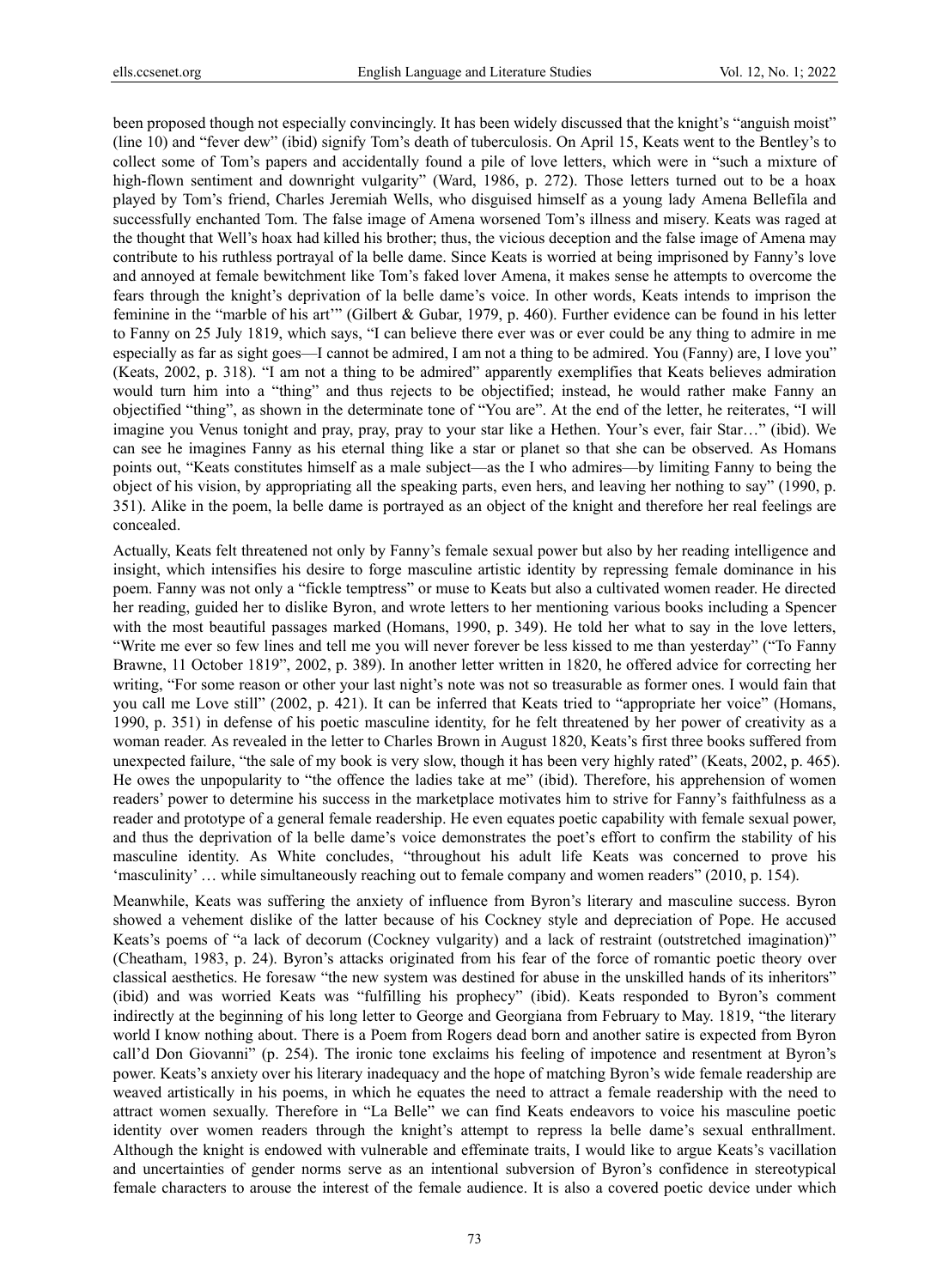Keats is trying to win support from male readers over his rival. In this way, Keats accomplishes the aesthetic principle of "negative capability", as he put it, the ability of "being in uncertainties, Mysteries, doubts, without any irritable reaching after fact and reason" ("To George and John Keats, 21, 27 December 1817", 2002, p. 60). Perhaps it is the ambivalence and ambiguities that make the poem an insoluble riddle that deserves unremitting exploration.

### **4. Conclusion**

This essay has examined the unreliability of the knight's narrative in which "la belle" is endowed with dual traits—fair lady of romance versus serpentine enchantress. It points out the lady's voice is actually deprived, which is backed up by a number of significant details, including objectified scattered images, symbols of imprisonment, the paradox of "sweet moan", dysfunctional "strange language", doubtful action of weeping and sighing, and the male royalties' "starved lips". Then, it explores the poet's motivations of depicting such deprivation in light of his letters and contemporary researches. It might result from Keats's fear of female beauty and love caused by his relationship with Fanny Brawne and his brother's tragic love experience. Most importantly, just like the knight trying to resist la belle dame's sexual temptation in the poem, Keats struggles to emphasize his masculine poetic identity in front of women readers. His portrayal of the knight's feminine qualities and la belle's subverted traits serves as a refutation against Byron's confident portrayal of stereotypical heroines. Consequently, Keats successfully creates a poetic tension in the male-female relationship in the poem, which achieves the aesthetic effect of "negative capability".

#### **References**

- Bennett, A. J. (1990). Alone and Palely Loitering: The Reader in Thrall in Keats's "La Belle Dame sans Merci". *Style, Tel Aviv Poetics: Language and the Reader*, *24*(1), 73−88.
- Cheatham, G. (1983). Byron's Dislike of Keats's Poetry. *Keats-Shelley Journal*, *32*, 20−25.
- Gibert, S. M., & Susan, G. (1979). *The Madwoman in the Attic*: *The Woman Writer and the Nineteenth-Century Imagination*. New Haven: Yale UP.
- Homans, M. (1990). Keats Reading Women, Women Reading Keats. *Studies in Romanticism*, *29*(3), 341−370. https://doi.org/10.2307/25600850
- Keats, J. (2001). La Belle Dame sans Merci: A Ballad. In M. H. Abrams & G. Stephen (Eds.), *The Norton Anthology of English Literature* (7th ed., pp. 1814−1816). London: W. W. Norton & Company, Inc.
- Keats, J. (2002a). To George and Tom Keats. In F. S. Grant (Ed.), *Selected Letters of John Keats* (Revised ed., pp. 59−61, 254−301). Boston: Harvard UP.
- Keats, J. (2002b). To Fanny Brawne. In F. S. Grant (Ed.), *Selected Letters of John Keats* (Revised ed., pp. 308−310, 312−313, 319−327, 389, 421−422, 465−466). Boston: Harvard UP.
- Mellor, A. K. (2001). Keats and The Complexities of Gender. In J. W. Susan (Ed.), *The Cambridge Companion to Keats* (pp. 214−230)*.* Cambridge: Cambridge UP. https://doi.org/10.1017/CCOL0521651263.014
- Schulkins, R. (2014). *Keats, Modesty and Masturbation*. Burlington: Ashgate Publishing Ltd.
- Thomson, H. (2017). Fanny Brawne and Other Women. In O. Michael (Ed.), *John Keats in Context* (pp. 38−46). Cambridge: Cambridge UP. https://doi.org/10.1017/9781107707474.005
- Ward, A. (1986). *John Keats: The Making of a Poet*. New York: Collins Publishers.
- White R. S. (2010). *John Keats: A Literary Life*. New York: Palgrave Macmillan Press. https://doi.org/10.1057/9780230281448
- Williams, H. A. (1966). Keats's "La Belle Dame Sans Merci"—The Bad-Breast Mother. *American Imago*, *23*(1), 63−81.
- Wolfson, S. J. (2015). *Reading John Keats*. University Printing House: Cambridge UP. https://doi.org/10.1017/CBO9781139048774
- Wollstonecraft, M. (2001). A Vindication of the Rights of Woman. In M. H. Abrams & G. Stephen (Eds.), *The Norton Anthology of English Literature* (7th ed., pp.1405−1424). London: W. W. Norton & Company, Inc.

### **Notes**

Note 1. "La Belle Dame sans Merci: A Ballad" is referred to as "La Belle" hereafter.